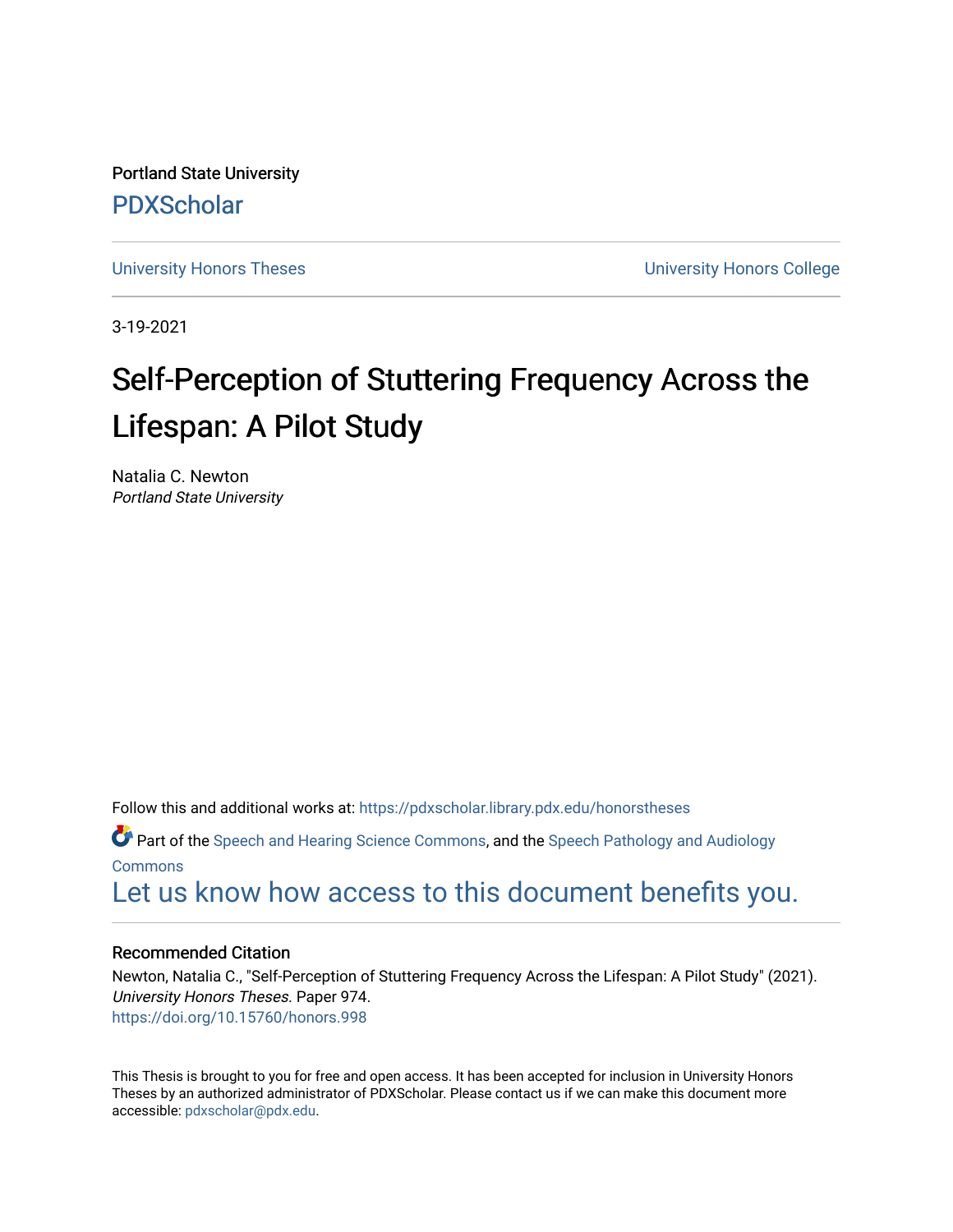Self-Perception of Stuttering Frequency Across the Lifespan: A Pilot Study

Natalia Newton

An Undergraduate Honors Thesis Submitted in Partial Fulfillment of the

Requirements for the Degree of

Bachelor of Science

in

University Honors and Speech and Hearing Sciences

Thesis Advisor

Dr. Megann McGill, CCC-SLP

Portland State University

February 2021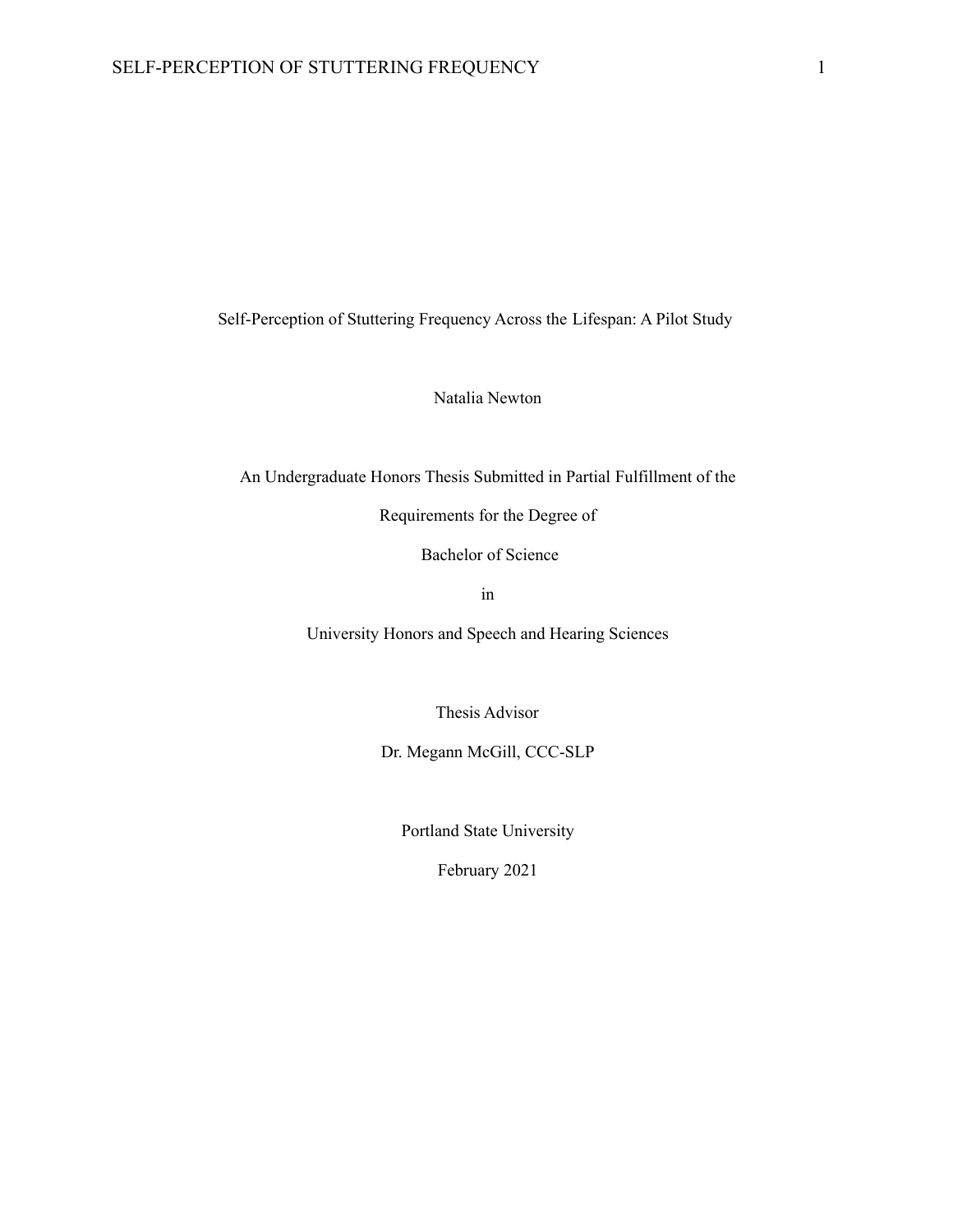### **Abstract**

*Purpose:* The purpose of the current pilot study is to analyze the accuracy of self-rating of stuttering frequency as compared to clinician calculations of stuttering frequency in order to further examine possible factors that affect the accuracy of a stutterer's self-rating of their overt stuttering.

*Method:* Three participants (i.e., one child, one teen, one adult) self-rated their perceptions of their stuttering frequency on a scale of 1-5 after three telepractice speech therapy sessions. Each of the telepractice therapy sessions were recorded and reviewed asynchronously after the session to conduct a disfluency count with a 300-word sample and calculate the percentage of words stuttered for each client. The participants self-ratings were then analyzed for accuracy in comparison to the calculated percent of words stuttered.

*Results:* Pilot results revealed a potential inverse relationship between age and accuracy of clients'self-perception of stuttering frequency. The child client was the most accurate in their self-ratings and the adult client was the least accurate in their self-ratings of stuttering frequency. A consistent self-rating pattern was noted across the three therapy sessions, with two of the three clients reporting the same self-rating for all sessions, despite variability in clinician calculations of percent words stuttered.

*Conclusion:* Results of the current pilot study indicate that children may be more accurate in self-appraising their stuttering frequency when compared to teen and adult clients. The impact of covert stuttering on clients'self-ratings and clinical implications are discussed.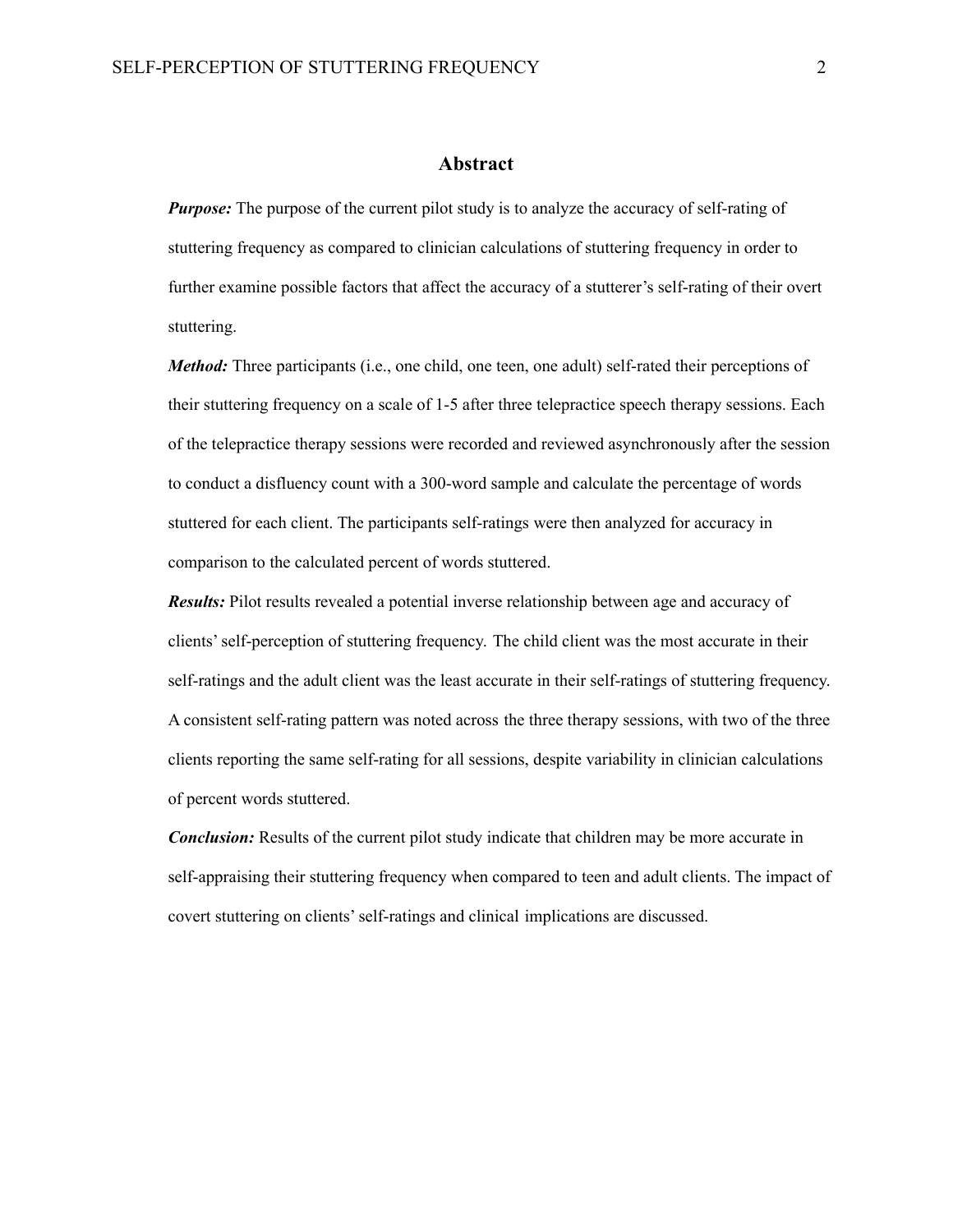# **1. Introduction**

Stuttering is a disruption to the forward flow of speech. Stuttered speech may present aurally as single sound repetitions, audible sound prolongations, inaudible sound prolongations, and whole word repetitions (Harvard Health Publishing, 2018). Alongside these speech behaviors a variety of concomitant non-speech behaviors may occur. Some concomitant behaviors related to stuttering are tightening of the muscles in the face and neck, closing of the eyes or eye blinking, and tapping of the fingers or feet (Harvard Health Publishing, 2018). In addition to these overt behaviors of stuttering (e.g., repetitions, prolongations, blocks, secondary behaviors), people who stutter may also experience covert behaviors related to their stuttering. Covert behaviors may include escape strategies, such as "using verbal starters (e.g., "um…), creating distracting noises (e.g., clicking the tongue), abandoning the stuttered utterance, or physical responses (e.g., blinking eyes, moving the head, writhing the hands)" (Douglass et al., 2018, p. 1235).

Stuttering is only one category of disfluencies found in speech production. There are other disfluencies that are considered 'typical.' Typical disfluencies are also disruptions to the forward flow of speech, but are different from stuttering behaviors in that all speakers, including speakers who stutter, present these in conversational speech. These 'typical' disfluency behaviors are phrase repetitions (without any visible tension), interjections, and revisions of words after beginning to vocalize (ASHA, 2021).

#### *1.1 Stuttering Self-Perceptions*

Tichenor and Yaruss (2019) researched stuttering "as defined by adults who stutter" (p. 4356). This research showed that there were a variety of ways in which people experienced stuttering. The researchers received and analyzed 1,143 statements about how each individual who stutters would define stuttering. Those 1,143 statements could be placed under six overarching categories. These categories were: "loss of control/sensation of being stuck; affective/emotional reactions; behavioral reactions;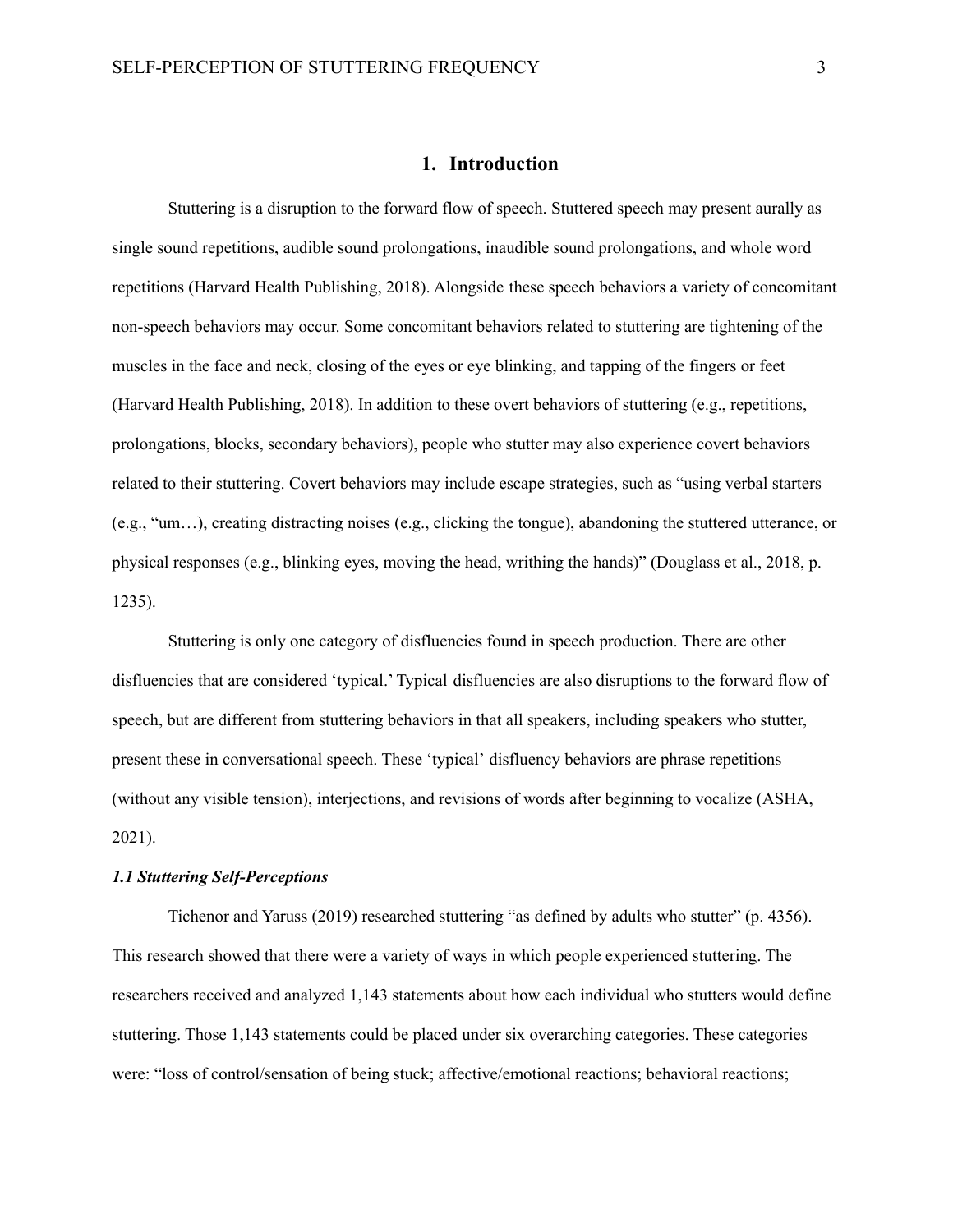cognitive reactions; limitations and impact; and perceived influence of listeners and conversation partners" (Tichenor & Yariss, 2019, p. 4360). Although experiences of stuttering can be generalized in these overarching categories, each individual who stutters experiences variation in which category seems most prevalent in their life, and best explains their stuttering experience. The variations in those experiences can lead to differences in the way that one may perceive their stutter, and potentially alter their perceived stuttering frequency.

Variations in stuttering behaviors may also impact a stutterer's self-perception of stuttering frequency (O'Brian et al., 2004). O'Brian et al. (2004) reported that when many stuttering moments occurred very rapidly, clients rated their stuttering as being less severe. Conversely when there were a smaller number of prolonged stuttering moments, clients rated their stuttering higher on the severity scale (O'Brian et al., 2004). According to O'Brian et al. (2004), the manner in which a person experiences their own stuttering may impact their perception of the severity of their overt stuttering behaviors.

In addition, Alameer et al. (2017) reported that clients who stutter experienced "decreased fluency in real-life communication in comparison with clinical sessions'' (p. 43). This phenomenon of increased fluency during therapy and decreased fluency outside of clinical environments is well documented in literature describing the variability of stuttering and the impact of communication situations on fluency. That is, when the stutterer experiences a social communication situation, they may perceive that their frequency of stuttering is increased.

# *1.1.2 Covert Stuttering*

Another aspect of stuttering that may impact perceptions of frequency is covert stuttering. Covert stuttering can be defined as "the disproportionate use of secondary behaviors to hide a stutter" (Douglass et al., 2018, p. 1235). Covert behaviors can be used by individuals who stutter to be perceived as, or 'pass' as, someone who does not stutter. Covert stuttering engages all of the same cognitive and emotional effects of stuttering without the physical, overt stuttering behavior(s) (Douglass et al., 2018). Since an individual may experience the internal effects of stuttering without overt symptoms, it is possible that they will perceive their stutter as more severe than listeners/observers may report.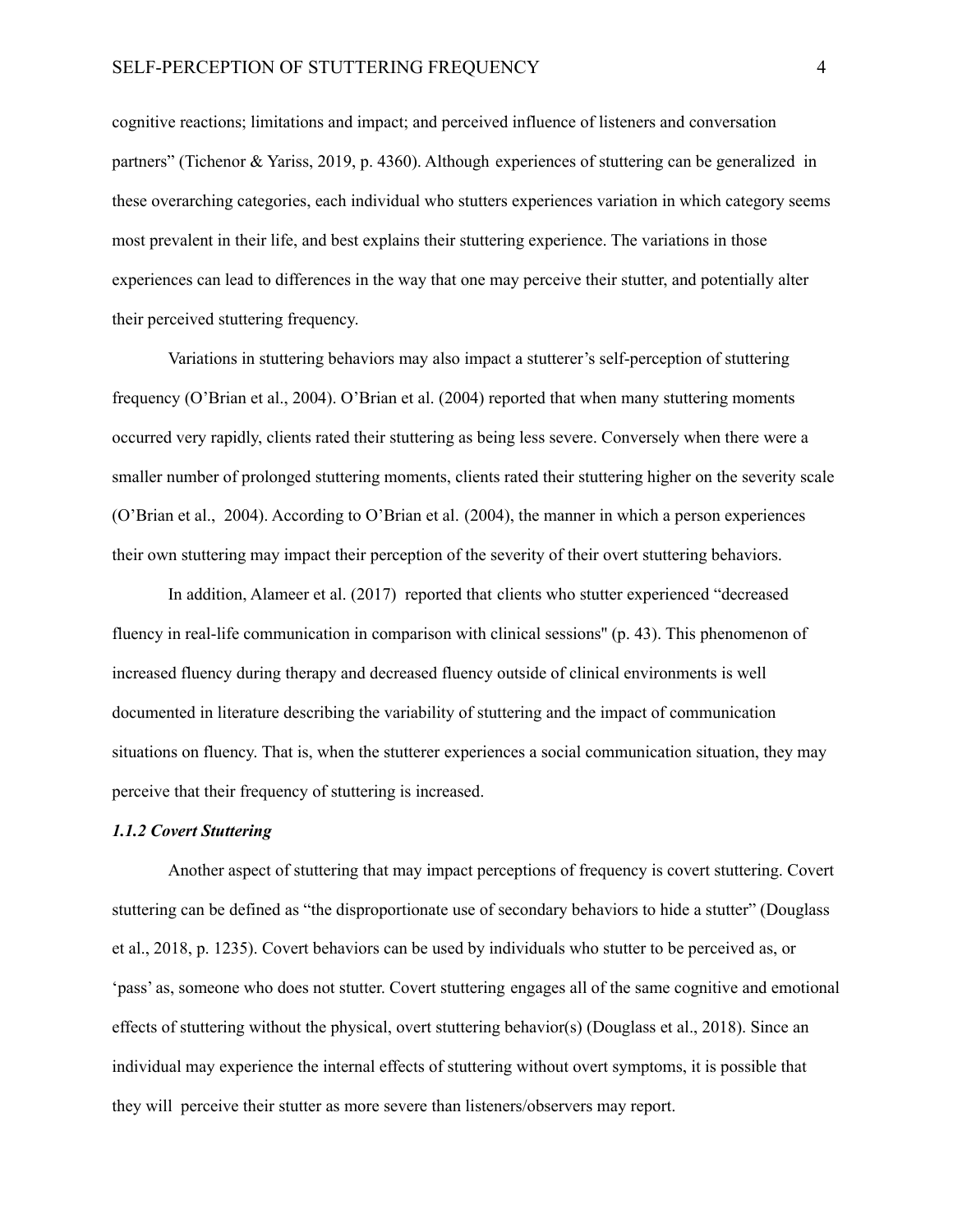## *1.1.3 Age and Stuttering Perception*

Knodrashov and Tetnowski (2019) reported that younger children have a higher rating of negative self-perception of stuttering as compared to adults. Twenty-three participants ranging in age from 9-42 years old completed the Wright & Ayre Stuttering Self-Rating Profile (WASSP) to report their attitudes towards their stuttering. Child and adult responses were compared and Knodrashov and Tetnowski (2019) found that, according to responses from the attitudinal assessment, younger children had higher negative feelings about their stutter as compared to adults. Participants also completed a behavioral assessment and the researchers compared results of the behavioral and attitudinal tasks to explore meaningful relationships. There was no significant correlation between the researcher's calculations of severity of stuttering and the participant's self-reported attitudes. This means that, as a general trend across all ages, individuals who have a more severe overt stutter do not necessarily feel more negatively about their stuttering than individuals with a less severe overt stutter. These data are important to note because selfperception of stuttering frequency may be influenced by the negative feelings someone holds about their stuttering. According to Kondrashov and Tetnowski (2019) younger children had more negative feelings about their stuttering/speech production when compared to attitudes of older children and adults.

#### *1.2 Scale Reliability*

There is little research exploring the relationship between clients'self-perceptions of their stuttering frequency and disfluency count data. O'Brian et al. (2004) compared the reliability of a nine point self-rating scale with a speech-language pathologist's (SLP) calculated percent of stuttered syllables. Their findings showed comparable results between the two methods when a self-rating is completed immediately after speaking, but there was a decrease in accuracy when the rating was delayed post speaking (O'Brian et al., 2004).

Karimi et al. (2014) examined the absolute and relative reliability of rating stuttering on a scale. The results showed that utilizing a scale for rating stuttering frequency is reliable when measuring relative reliability, but less reliable when examining absolute reliability. Thus, when looking at more relative trends, as in this study, scale rating is a reliable method to employ.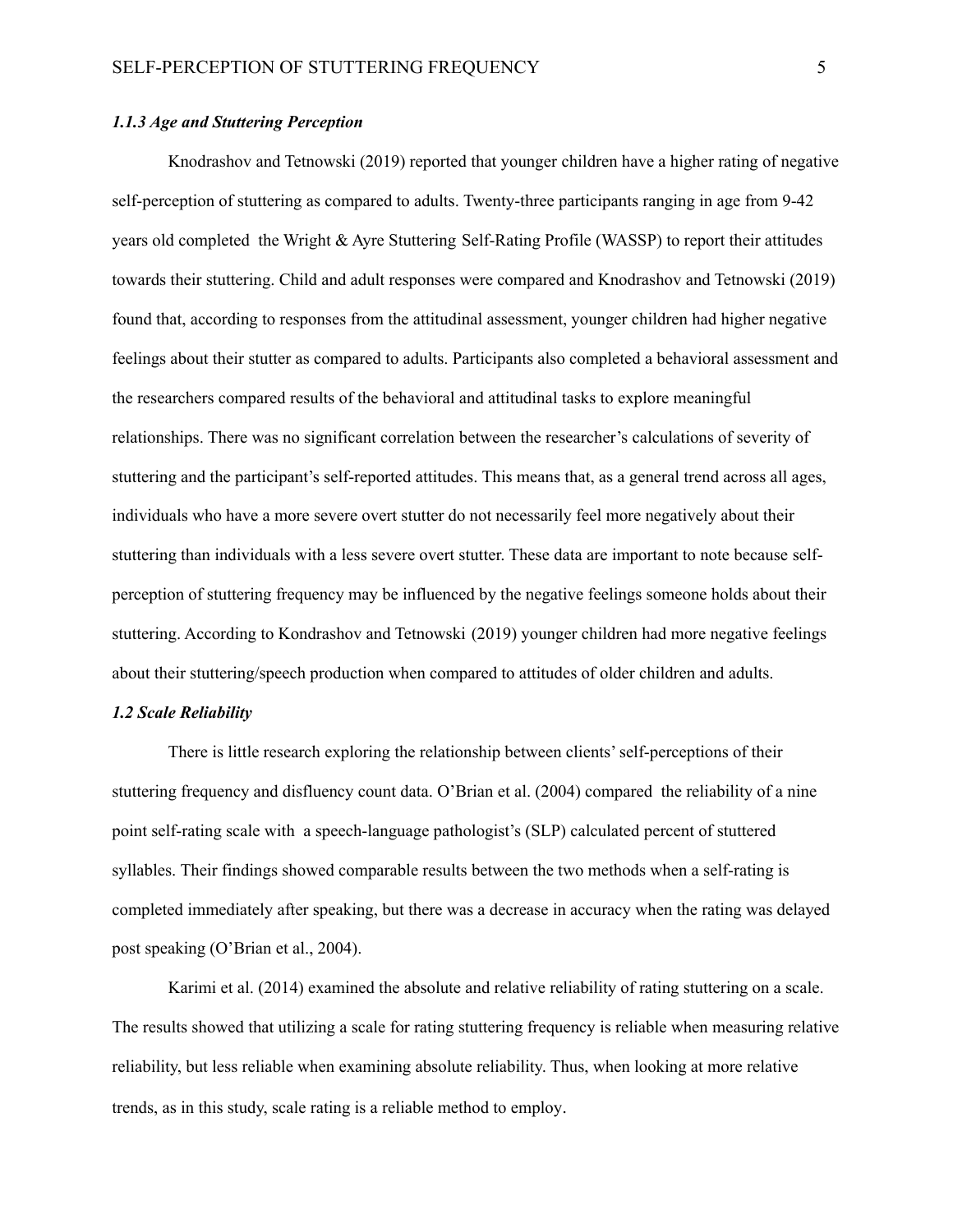# *1.3 Purpose of the Current Study*

The purpose of the current study is to analyze the accuracy of participants' self-ratings of stuttering frequency as compared to clinician calculations of stuttering frequency in order to further examine possible factors that affect the accuracy of a stutterer's self-rating of their overt stuttering. This research contributes additional empirical exploration of stutterer's self-perception of stuttering while also considering variables such as the client's chronological age. Our research question is: Does the age of an individual who stutters impact the accuracy of their self-perception of stuttering frequency, as compared to clinicians' calculation of the stutterer's overt stuttering frequency?

# **2. Methods**

#### *2.1 Participants*

Participants in this study were a 9-year old, a 13-year old, and a 32-year old. The 9-year old participant is a white male who lives in rural Oregon and has participated in the Telepractice Fluency Clinic since 2018. At the time of his initial evaluation, his overt stuttering was noted to be "mild-moderate" as described by the Stuttering Severity Instrument - 4th Edition (SSI-4). His life was noted to be "moderately" impacted by his stuttering, as described by the Overall Assessment of the Speaker's Experience of Stuttering-School-age Version (OASES-S). The 13-year old participant was a white female who lives in a suburban area Oregon and has participated in the Telepractice Fluency Clinic since 2017. At the time of her initial evaluation, her overt stuttering was noted to be "very mild" as described by the SSI-4. Her life was noted to be "mildly" impacted by her stuttering, as described by the Overall Assessment of the Speaker's Experience of Stuttering-Teen Version. The 32-year old participant was a white male who lives in a metropolitan area in Oregon and has participated in the Telepractice Fluency Clinic since 2020. At the time of his initial evaluation, his overt stuttering was noted to be "mild" as described by the SSI-4. His life was noted to be "moderate-severely" impacted by his stuttering, as described by the Overall Assessment of the Speaker's Experience of Stuttering-Adult Version. All participants were seen in conjunction with the Telepractice Fluency Clinic at Portland State University. In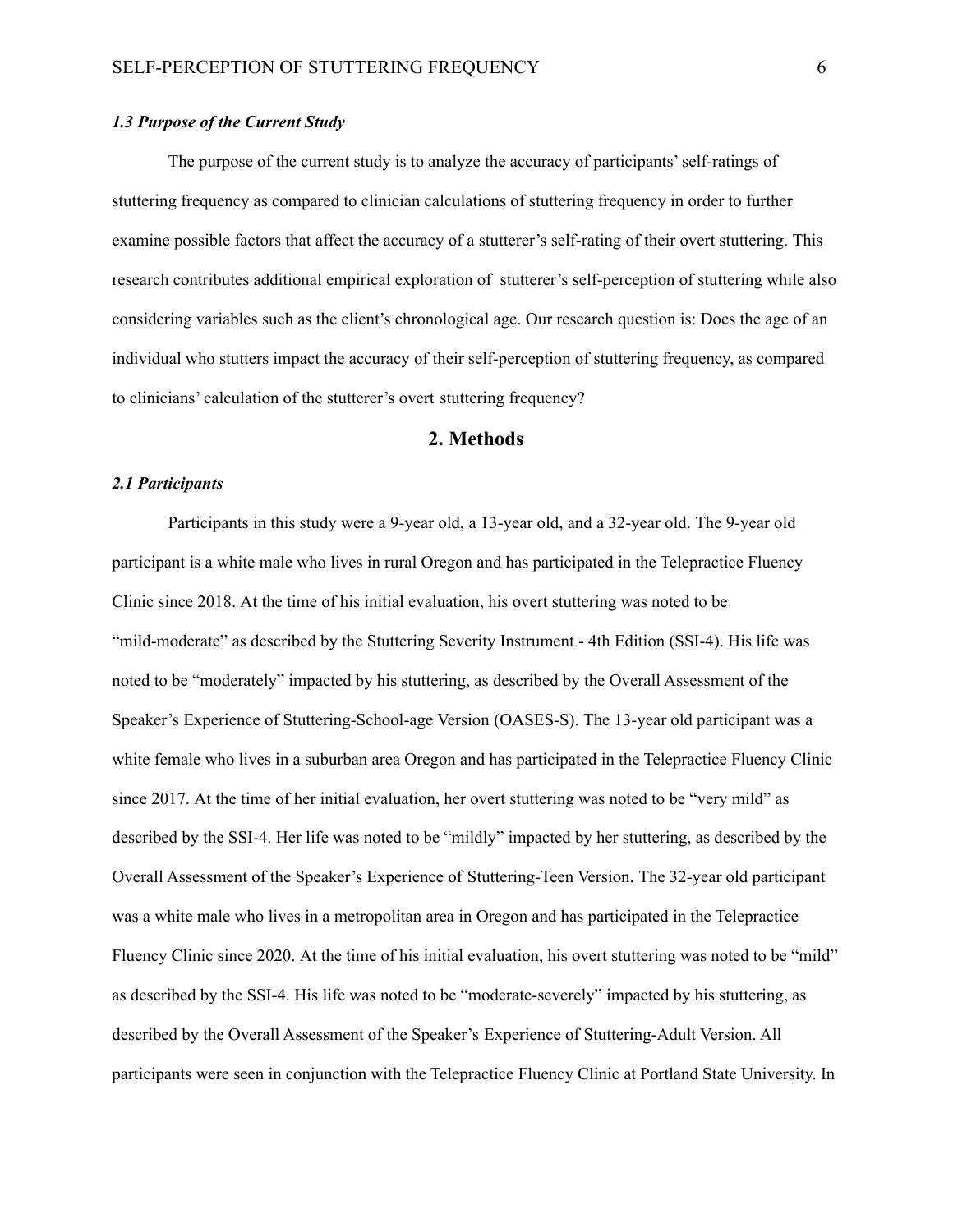this clinic, graduate students studying speech-language pathology work under the supervision of a licensed and certified speech-language pathologist with clients who stutter once a week for nine weeks through telepractice. For the purposes of the current study, data was collected and analyzed across the three initial telepractice treatment sessions of the Winter 2021 term for each of the three participants.

#### *2.2 Experimental Design*

The current study sought to compare clients'self-perception of stuttering severity with clinician collected data to determine how accurate clients who stutter are in self-identifying their own stuttering frequency. Thus, both client self-perception and clinician collected data were utilized.

## *2.2.1 Self-Perception Data*

At the end of each telepractice therapy session for three weeks, clients self-reported their perceptions of their stuttering frequency, by responding to the question, "On a scale of 1-5 with one being never and five being always, how would you rate your stuttering frequency during today's session?" Response options were provided on a Likert scale from 1-5. On this scale,  $1 =$  never,  $2 =$  rarely,  $3 =$ sometimes,  $4 =$  often, and  $5 =$  always. Participants were asked to rate their overt stuttering self-perception from that day's clinical session alone.

## *2.2.2 Clinician Data*

Each of the telepractice therapy sessions were recorded and reviewed asynchronously after the session to code a 300-word sample and calculate the percentage of words stuttered for each client. Disfluency count coding was completed by determining whether a word was fluent or disfluent. If the word was disfluent, it was further coded as a stuttering-like disfluency or a typical disfluency. Stuttering-like disfluencies include audible sound prolongations (ASPs), inaudible sound prolongations (ISPs), single sound repetitions (SSRs), and whole word repetitions (WWRs) as the stuttering behaviors. Typical disfluencies include phrase repetitions (PRs), interjections (INTs), and revisions (REVs). Typical disfluencies are not included in the calculation for percent of stuttered words. If the word was determined to be fluent, it was represented in coding as a dash (non-code).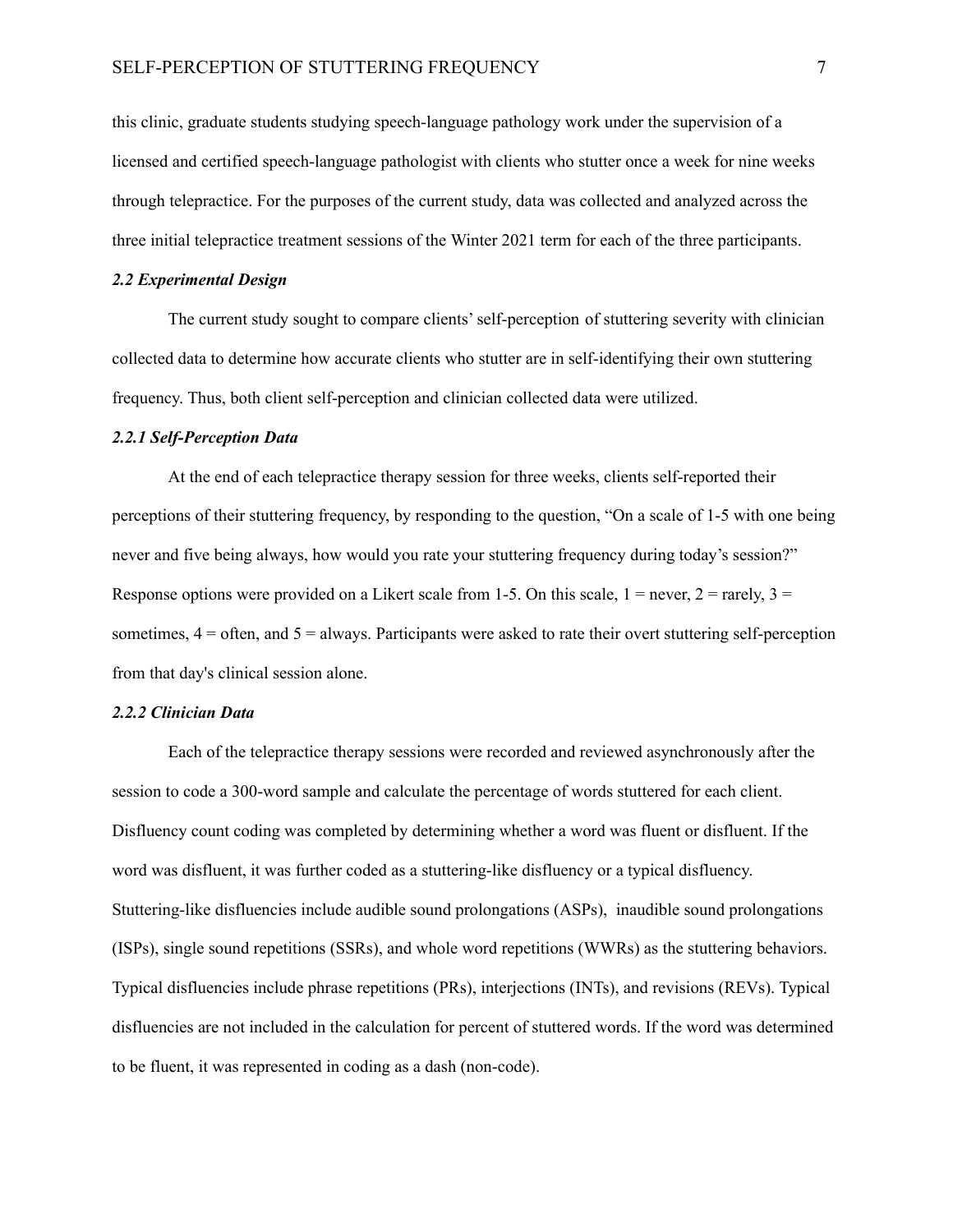#### *2.3 Interrater Reliability*

After all nine sessions were coded by the author, inter-rater reliability was calculated for 33% of the sample (3 of 9 sessions). A second coder was trained on disfluency count coding under the same system prior to receiving the video recordings of the telepractice therapy sessions for coding. The author and the second coder independently calculated disfluency frequency and types for 300-word samples and then compared their results.

Discrepancies in coding were noted in the coding of inaudible sound prolongations vs interjections in the same disfluent moments. This difference in coding led to a discrepancy in the calculated percent of words stuttered since interjections are considered a "typical" disfluency, and inaudible sound prolongations are a stuttered disfluency. There was also one instance in which the coders identified different types of stuttering-like disfluencies (i.e., ASP and SSR) during a single word production. Discrepancies in coding were discussed by analyzing each portion of a session used for coding word-by-word. After reviewing each session in-depth, final coding frequencies and types were agreed upon by both coders, resulting in 100% agreement of coding for each session.

## *2.4 Analyses*

Client's self-ratings were compared to clinician calculated percentage of words stuttered. The SSI-4 (Riley, 2009) frequency scale for speaking tasks was used as a guideline for matching client's self-ratings with clinician calculated percentages of words stuttered. Each of the numbers on the 5-point Likert scale correlated with a range of percentage of words stuttered. The client's self-ratings were analyzed for accuracy in reference to these predetermined ranges. Table 1 displays the 5-point Likert scale and associated percentage of words stuttered as described in the SSI-4 frequency section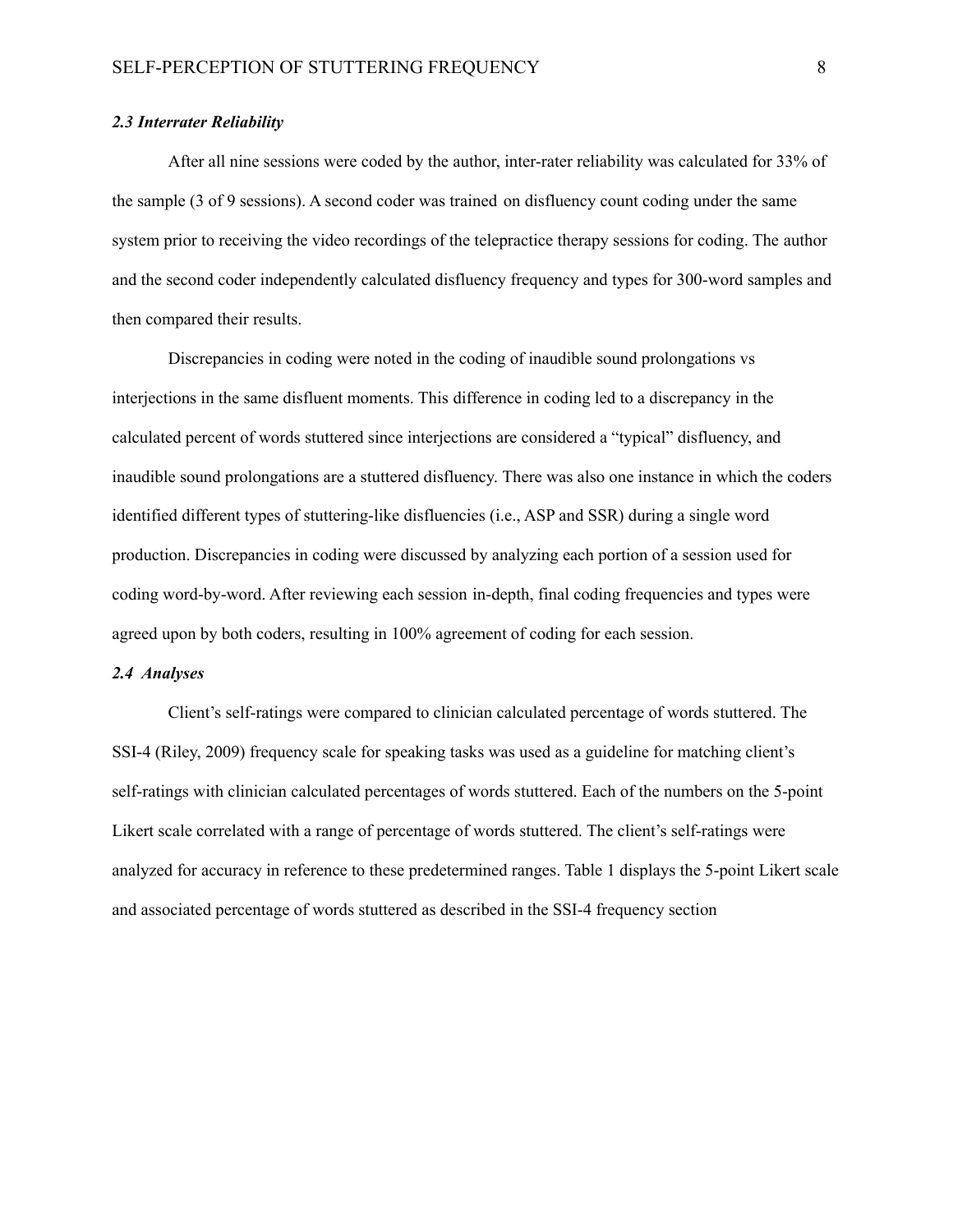| Self-Rating | <b>Likert Terms</b> | Percent of Words Stuttered |
|-------------|---------------------|----------------------------|
|             | Never               | $0 - 4\%$                  |
|             | Rarely              | $5 - 9\%$                  |
| 3           | Sometimes           | $10 - 14%$                 |
| 4           | Often               | $15-19%$                   |
|             | Always              | $20 + \%$                  |

*Table 1: 5-point Likert Scale Terms and % Words Stuttered Equivalence from the SSI-4*

# **3. Results**

# *3.1 Child Self-Rating and Clinical Data Comparison*

The child client self-rated their stuttering at a "2 - rarely" at the end of the first two of the three telepractice therapy sessions, and a "4 - often" at the end of the third telepractice session. The rating "2" correlates to the range of 5-9% of stuttered words, and the rating "4" correlates to the range of 15-19% of stuttered words. Table 2 describes the clinically calculated percent of words stuttered for each of the three sessions:

|  |  | Table 2: Frequency of Disfluency Types and % Words Stuttered for Child Participant |  |  |
|--|--|------------------------------------------------------------------------------------|--|--|
|  |  |                                                                                    |  |  |

| <b>Stuttering Type</b> | Session 1 | Session 2      | Session 3 |
|------------------------|-----------|----------------|-----------|
| <b>WWRs</b>            |           |                | 2         |
| <b>SSRs</b>            |           | $\overline{4}$ |           |
| ASPs                   |           |                | $\theta$  |
| <b>ISPs</b>            | 14        | $\overline{4}$ | 4         |
| $\%WS/300$             | 8%        | 4%             | 3.7%      |

When the client's self-rating was compared to the clinician calculated data, it was noted that his self-rating was consistent with the clinician's data during the first session, but inconsistent during the second and third sessions. In the first session, the client produced 8% words stuttered, which was approximately two times the percent of words stuttered during the second (4%) and third (3.7%) sessions.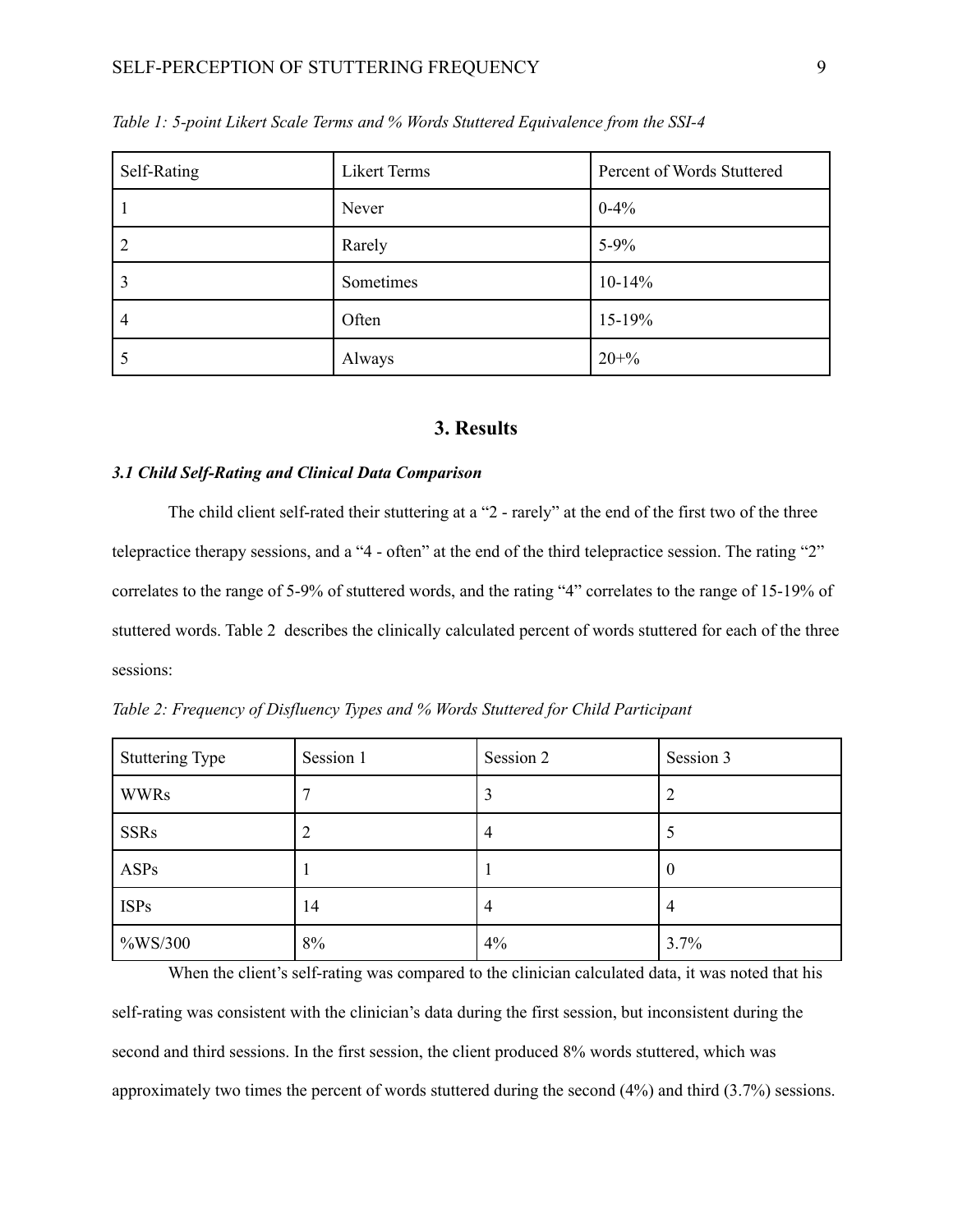Despite the decrease in calculated percent of words stuttered, the client increased their self-rating of stuttering severity for the last session. In sum, the client accurately self-rated their stuttering frequency, as compared to the clinician calculated data, in only one of three sessions.

# *3.2 Teen Self-Rating and Clinical Data Comparison*

The teen client self-rated their stuttering at a "2 - rarely" at the end of each of the three telepractice therapy sessions. Table 3 describes the clinically calculated percent of words stuttered for each of the three sessions:

| <b>Stuttering Type</b> | Session 1 | Session 2 | Session 3 |
|------------------------|-----------|-----------|-----------|
| <b>WWRs</b>            | $\theta$  | v         | $\theta$  |
| <b>SSRs</b>            |           |           | $\theta$  |
| ASPs                   |           | v         | $\theta$  |
| <b>ISPs</b>            |           |           | 3         |
| $\%WS/300$             | 2.3%      | $1\%$     | $1\%$     |

*Table 3: Frequency of Disfluency Types and % Words Stuttered for Teen Participant*

When the client's self-rating was compared to the clinician calculated data, it was noted that the client consistently overestimated the frequency of their stuttering throughout all three sessions. The client consistently rated their stuttering frequency a "2" which correlates to the range of 5-9% of stuttered words. The highest percent documented in the clinician calculations of stuttering frequency was 2.3% which is well below the lower limit of the range for the rating of "2" which corresponds to 5-9% stuttered words.

## *3.3 Adult Self-Rating and Clinical Data Comparison*

The adult client self-rated their stuttering at a "3 - sometimes" at the end of each of the three telepractice therapy sessions. Table 4 describes the clinically calculated percent of words stuttered for each of the three sessions: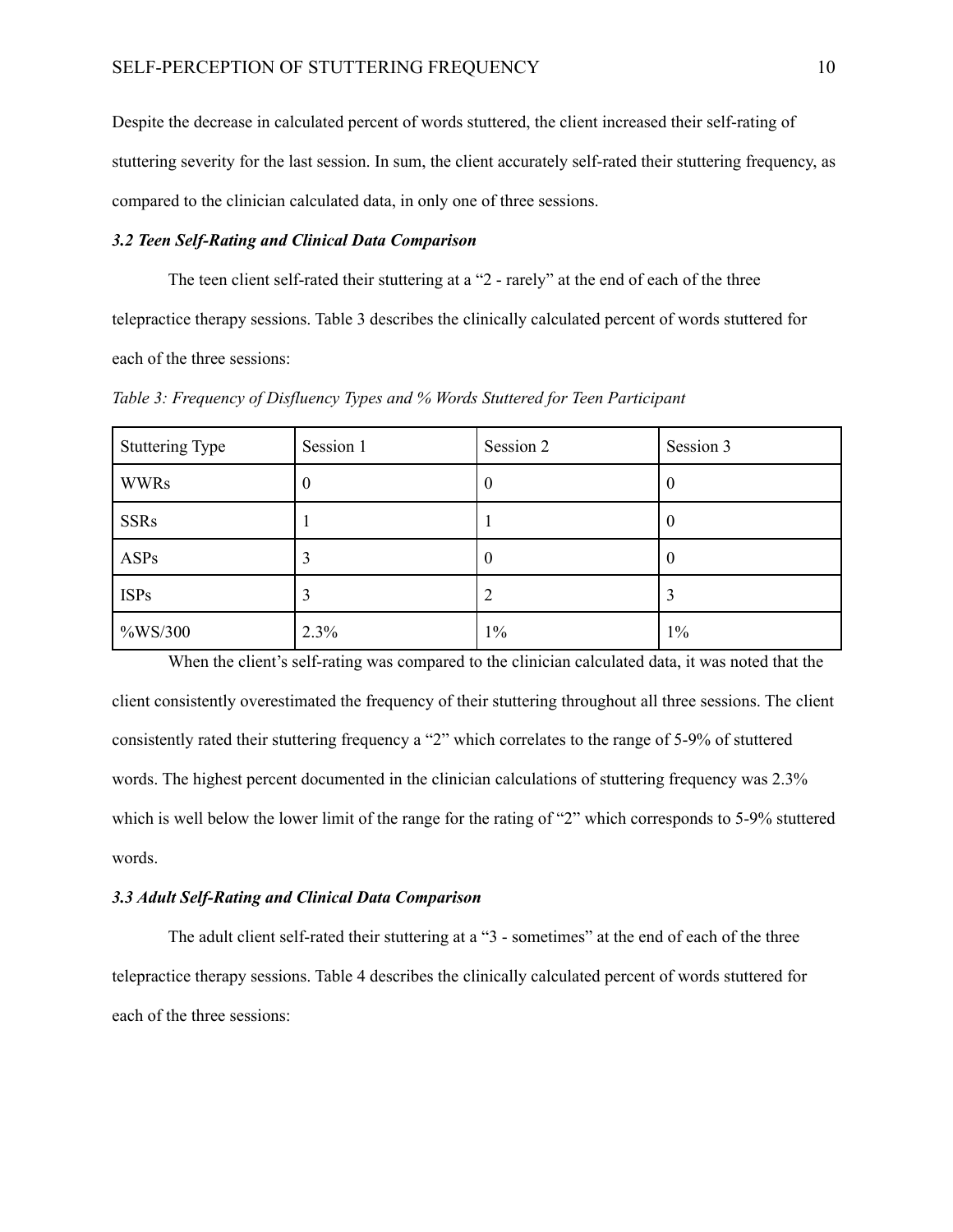## SELF-PERCEPTION OF STUTTERING FREQUENCY 11

| <b>Stuttering Type</b> | Session 1        | Session 2 | Session 3 |
|------------------------|------------------|-----------|-----------|
| <b>WWRs</b>            | $\boldsymbol{0}$ | $\theta$  |           |
| <b>SSRs</b>            |                  |           |           |
| ASPs                   |                  | 3         |           |
| <b>ISPs</b>            | C                | C         | 13        |
| $\%WS/300$             | 2.3%             | 3%        | 4.7%      |

*Table 4: Frequency of Disfluency Types and % Words Stuttered for Adult Participant*

When the client's self-rating was compared to the clinician calculated data, it was noted that there was an increase in percent of words stuttered over the span of the three sessions.The calculated percent of words stuttered in the third session was about two times the percent of words stuttered in the first session. Despite the variability in the clinician calculations from each session, the client maintained a consistent self-rating across sessions.

This client consistently rated their stuttering frequency a "3" which correlates to the range of 10-14% of stuttered words. The highest percentage documented in the clinician calculations of stuttering frequency was 4.7%, which is well below the lower limit of the range for the rating of "3." The adult client consistently overestimated the frequency of their stuttering throughout all three sessions.

#### *3.4 Overarching Considerations*

All three participants mostly maintained a consistent self-rating of stuttering frequency across their telepractice speech therapy sessions. The child client was the one exception to this consistent rating, as he provided two different ratings across the three sessions. Clients maintained their self-ratings across sessions despite the noted differences in clinician calculations for those sessions. For example, each client had one session that was calculated to have twice as many words stuttered as one of their other three sessions, yet their self-ratings from those sessions held consistent.

Additionally, participants presented with variability in accuracy of their self-rating. Both the teen and adult clients consistently overestimated the frequency of their overt stuttering. The child client was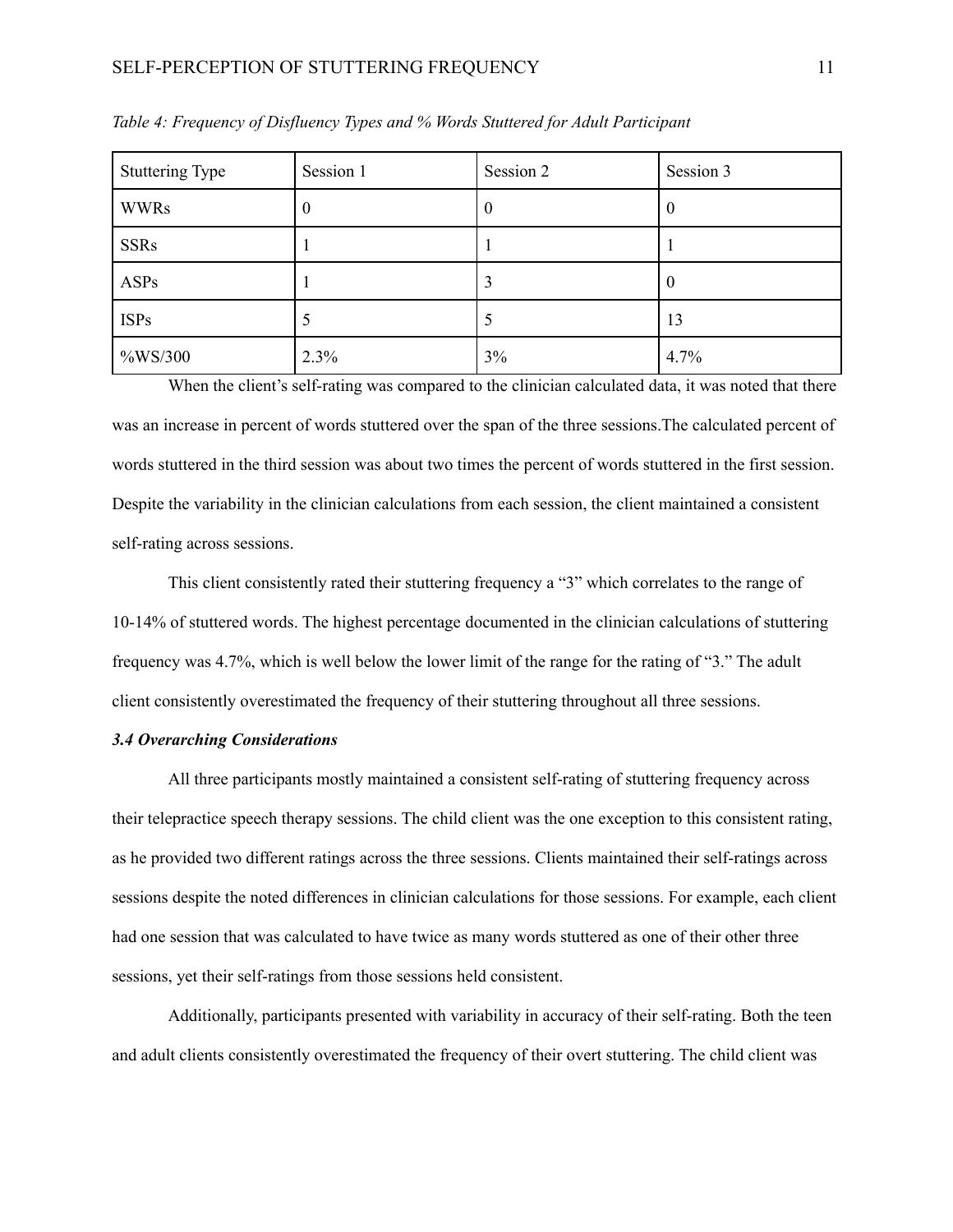accurate with their self-ratings of stuttering frequency for one of the three therapy sessions and was closer to clinician data across all sessions when compared to the teen and adult clients.

Taken together, there is a pattern of maintenance of self-perception despite varying calculated frequencies. There also appears to be a decline in accuracy of self-perception with the increase of age across the clients. Overall, the child client was the most accurate in their self-ratings for stuttering frequency and the adult client was the least accurate in their self-perception of stuttering frequency.

# **4. Discussion**

To review, our research question was: Does the age of an individual who stutters impact the accuracy of their self-perception of stuttering frequency, as compared to clinicians' calculation of the stutterer's overt stuttering frequency? The following section will discuss the results of the current study with regard to accuracy of self-perception and the impact of age on a client's self-reported stuttering frequency.

## *4.1 Accuracy of Self-reported Stuttering Frequency*

In the current study, two out of three participants showed a tendency to overestimate their stuttering frequency. This inaccuracy was specifically seen in the teen and adult clients where perceptions of their percentage of words stuttered were largely overestimated. This result is inconsistent with O'Brian, et al. (2004) who reported that self-reporting scales used immediately after speaking by stutterers showed comparable results to clinician calculations of stuttering frequency.

One possible explanation for the differences in these results is that the research completed by O'Brian et al. (2004) utilized speech samples from outside of a clinical environment. The environment could lead to variability in where an individual's focus lies. Data collected in a clinical setting, as the data collected in this research was, could be clouded by the client's focus being on other aspects of their stutter and/or stuttering treatment rather than solely frequency. Another factor that could have impacted the findings was the method in which the clinicians calculated the percentage of stuttering. O'Brian et al. (2004) calculated the percent of syllables stuttered for the entire speech sample that the client was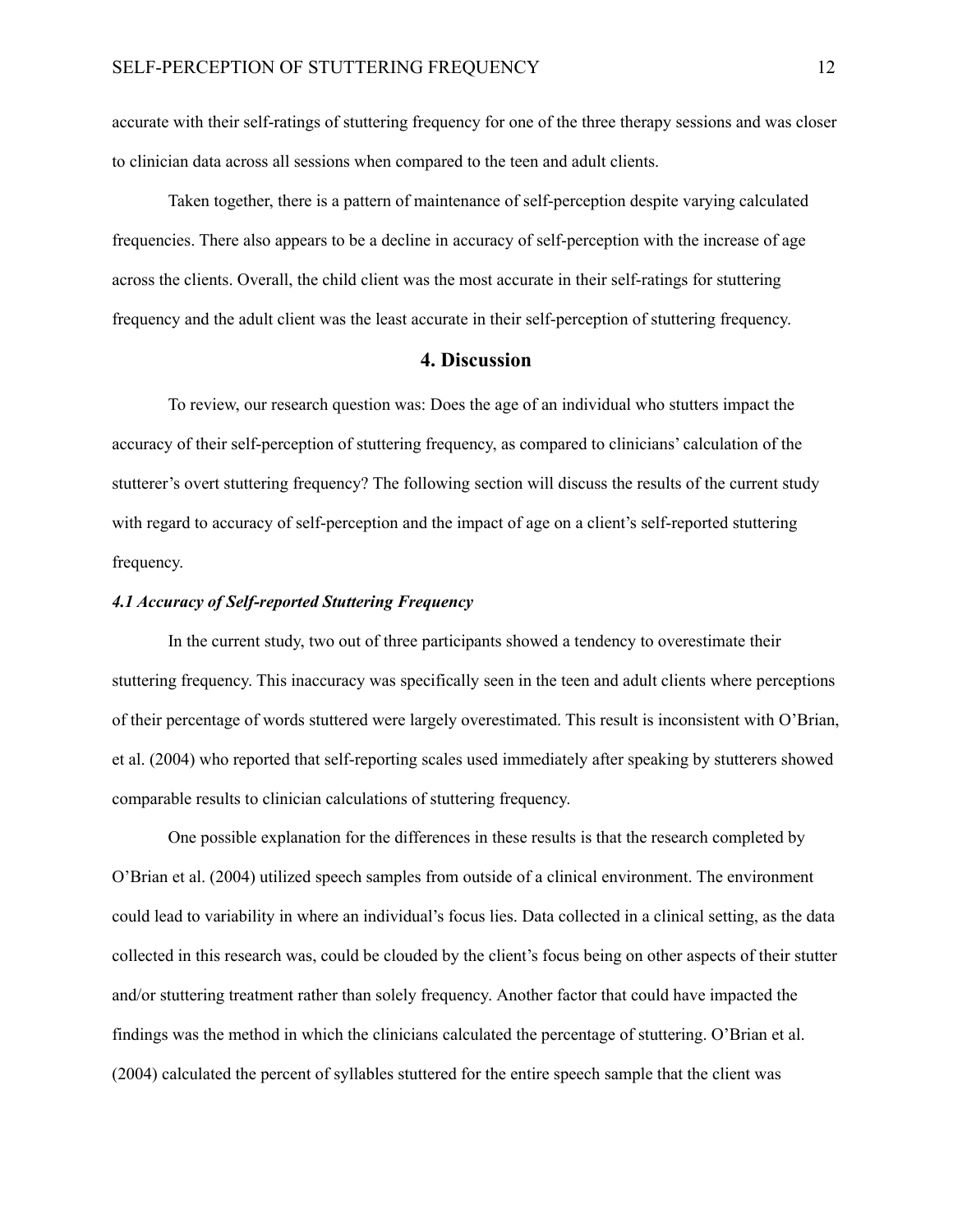self-rating. In this research, we only calculated a percent of words stuttered for a 300-word sample, not the entire session length. Conducting a disfluency count on the whole session, as O'Brian et al (2004) did, may have revealed a more accurate clinician calculation, which in turn, may have led to increased congruence between clients and clinicians.

Another factor that could have impacted the accuracy of self-reported stuttering frequency is the clients' experience(s) of covert stuttering (Douglass et al., 2018). In the current project, only overt stuttering behaviors were coded. Thus, it is possible that the clients experienced additional stuttering moments that were covert in nature which could not be captured by the clinician's data collection. In that case, if the clients were considering both overt and covert stuttering moments, they may have been providing a more accurate description of their stuttering frequency than the clinician's calculated data suggests. Future research should further explore the connection between overt stuttering, covert stuttering, and self-ratings of stuttering frequency.

#### *4.2 Age and Self-Reported Stuttering Frequency*

To date, no research has comprehensively compared the accuracy of self-perception of stuttering frequency to clinician's calculated percentage of words stuttered across age ranges. Preliminary results of the current study revealed that the child was the most accurate in providing a self-rating of stuttering frequency that aligned with the clinician's calculated stuttering frequency. Accuracy in self-perception of stuttering frequency appeared to decrease with the increase of chronological age, with the adult client being the least accurate in their self-perception of stuttering frequency. As previously noted, covert behaviors may have impacted the clients'self-ratings of their stuttering and, as Douglass et al. (2018) noted, these covert behaviors may increase with age.

# *4.3 Stuttering Severity and Self-Reported Stuttering Frequency*

Each client entered with a different level of measured stuttering severity. The child client's overt stuttering was noted to be "mild-moderate" as described by the SSI-4, and their life was noted to be "moderately" impacted by their stuttering, as described by the Overall Assessment of the Speaker's Experience of Stuttering-Child Version. This shows that their overt stuttering level generally aligns with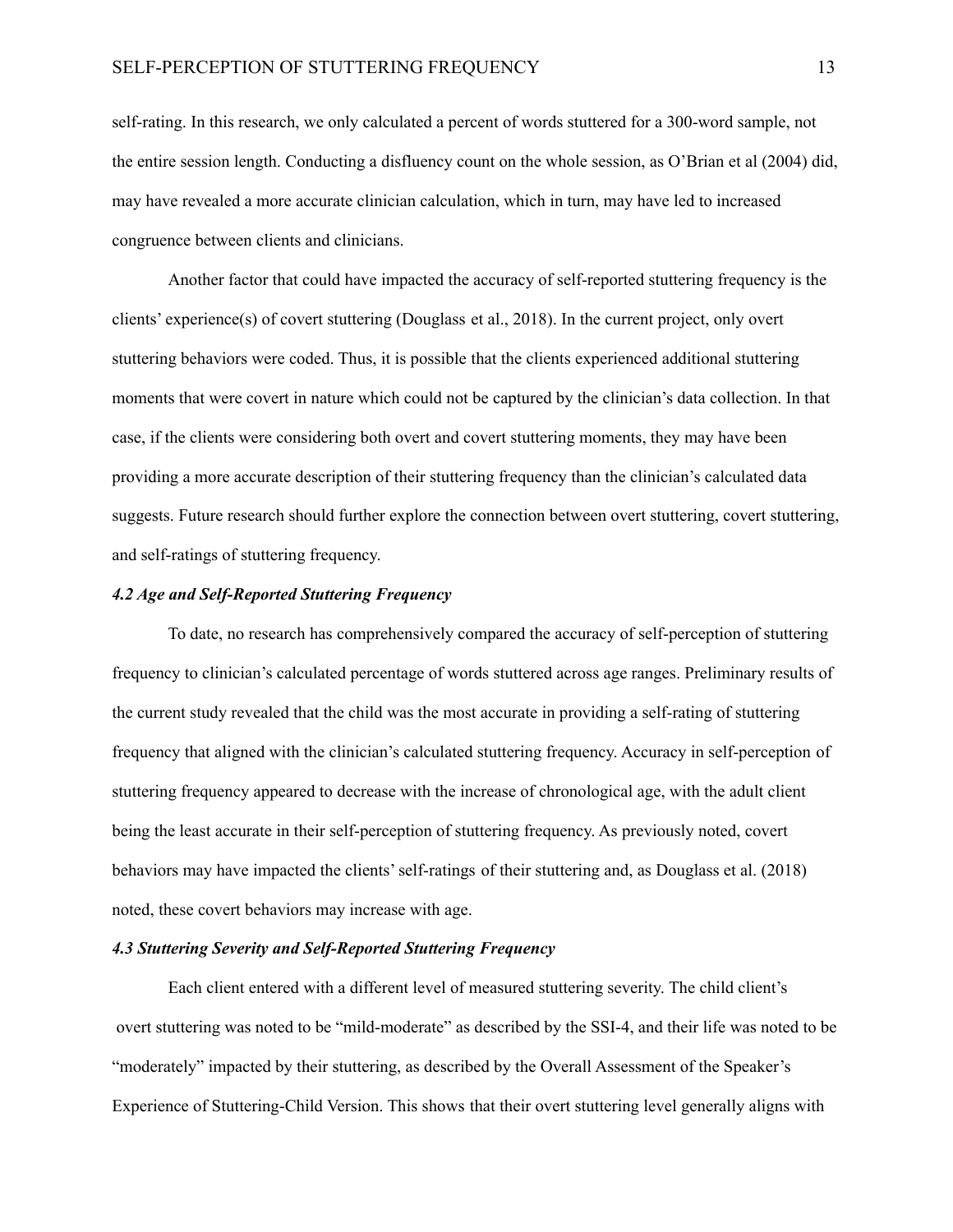their covert stuttering level, and how their stutter impacts their life. This could be a contributing factor in the accuracy seen in this client's self-ratings of stuttering frequency.

The adult client's overt stuttering was "mild" as described by the SSI-4, and their life was noted to be "moderate-severely" impacted by his stuttering, as described by the Overall Assessment of the Speaker's Experience of Stuttering-Adult Version. This shows that the adult client experienced more covert stuttering behaviors than overt stuttering behaviors. This could be a contributing factor in the consistent overestimation seen in their self-ratings of stuttering frequency.

#### *4.4 Clinical Implications*

The current study provides information for clinicians who are working with clients who stutter. The data show that teenage and adult clients may be less accurate in their self-perception of the frequency of their stutter when compared to a child client. Knowledge of age as a factor in accurate self-ratings of stuttering frequency may play an important role in the communication between client and clinician. If clients' perceptions of their stuttering frequency are consistently overestimated, but their clinicians' notes or reports document a more mild stuttering frequency, clinicians run the risk of invalidating the clients' experience. For example, a client who self-reports that they are stuttering often but whose clinician reports that their stuttering is mild, may feel that the clinician is ignoring the impact of stuttering which may lead to an inconfidence in the therapeutic-alliance. Zebrowski (2002) discussed the importance of building a clinical relationship, specifically with teen clients who stutter, stating that "forming a strong relationship provides the foundation for change" (Zebrowski, 2002, p. 92). Thus, if there is a level of distrust from the client in the clinician, there will not be a strong foundation from which to make positive clinical progress.

Although these results are preliminary in nature, clinicians working with clients who stutter should consider that the SSI-4 only explores the overt stuttering, but is frequently utilized by clinicians as the only tool to determine stuttering severity. Clinicians should consider using both an overt stuttering metric and a covert stuttering metric (such as the Overall Assessment of the Speaker's Experience of Stuttering, Yaruss & Quesal, 2010) when diagnosing and assigning a severity of stuttering so as to better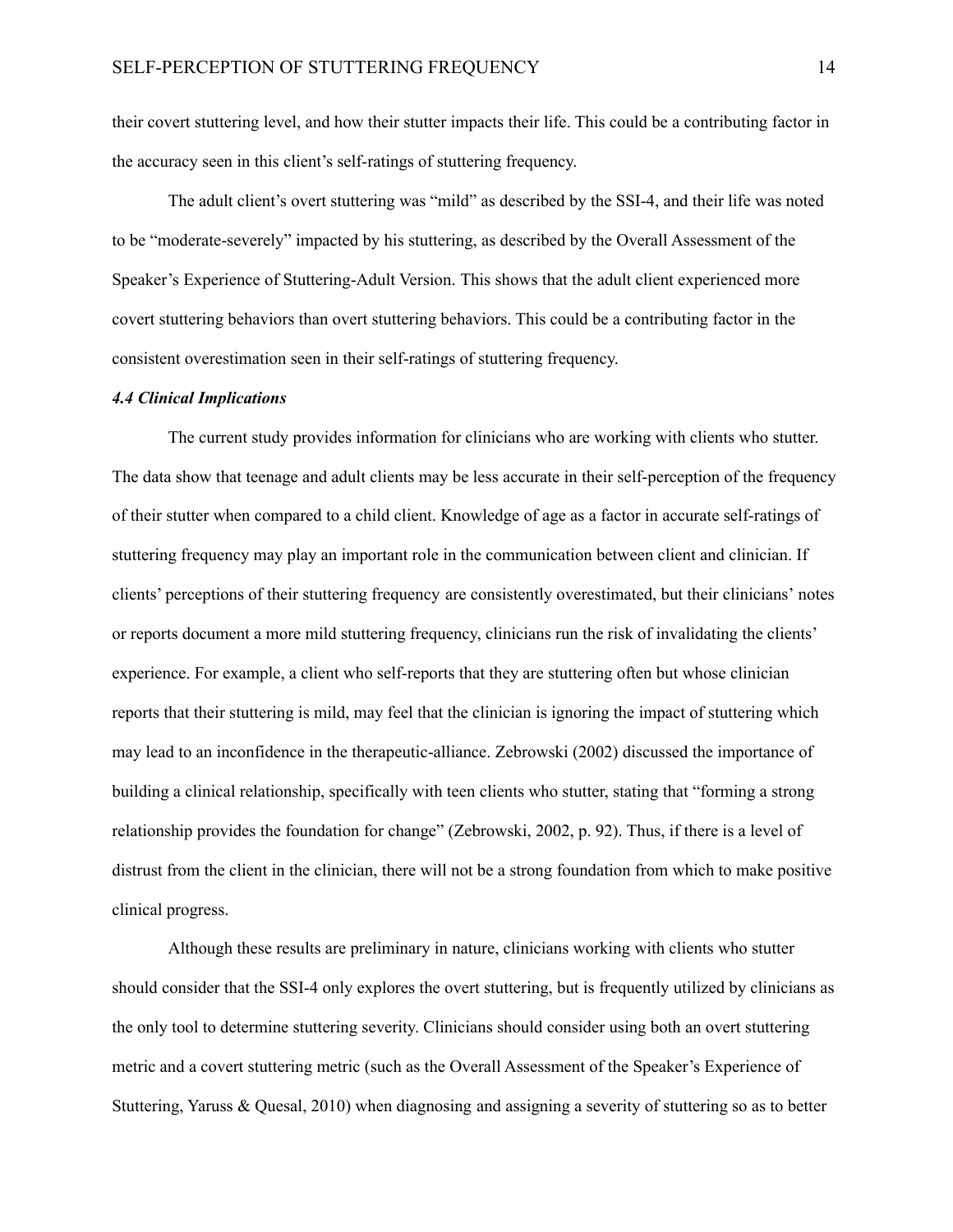capture a full image of the client's experience. With a better understanding of a client's full stuttering experience, clients and clinicians can move forward with more trust, and understanding in order to create a more positive clinical experience.

## *4.5 Limitations and Future Directions*

This research is preliminary in nature and there are several limitations that should be taken into consideration when analyzing and generalizing the results. One limitation is the small sample size  $(N=3)$ used in this study. With such a small sample size, these findings cannot be generalized to a larger group of each chronological age observed. Future research should utilize a larger sample size to gain a better understanding of the impact of age, lived experiences, and covert behaviors on self-rating of stuttering frequency.

An additional limitation is that this research was conducted over the span of three telepractice clinical sessions due to researcher time-constraints. Three weeks equates to only one third of the clients' telepractice sessions for the Winter 2021 term. Future research should pursue a longitudinal study, across nine weeks or longer. This would allow for more nuanced examination of the age, covert/overt stuttering, and self-perception factors for each client and across the lifespan.

A third limitation of the method used in this study is the use of the SSI-4 as a rating scale for comparison with the client's self-rating of stuttering frequency. The scale used in the SSI-4 has a rating of "0" that correlates to more than 0% of stuttered words (in this research the range is 0-4%). The self-rating of "0" is described to the clients as a rating of "never", but is not actually equivalent to 0% words stuttered, possibly misleading clients and contributing to their overestimation of their stuttering frequency. The clients may have reached a higher level of accuracy if the scale utilized in this research had a rating of "never" that was equivalent to 0%, and the rating of "rarely" began at 1% of words stuttered.

A final limitation is the lack of tracking/coding of covert stuttering in addition to the coding of overt stuttering behaviors. As noted by Douglass et al. (2018), overt stuttering does not encompass the totality of the experience of stuttering. Covert stuttering enacts all of the same psychological processes as overt stuttering (Douglass et al., 2018), and therefore would likely be a factor impacting an individual's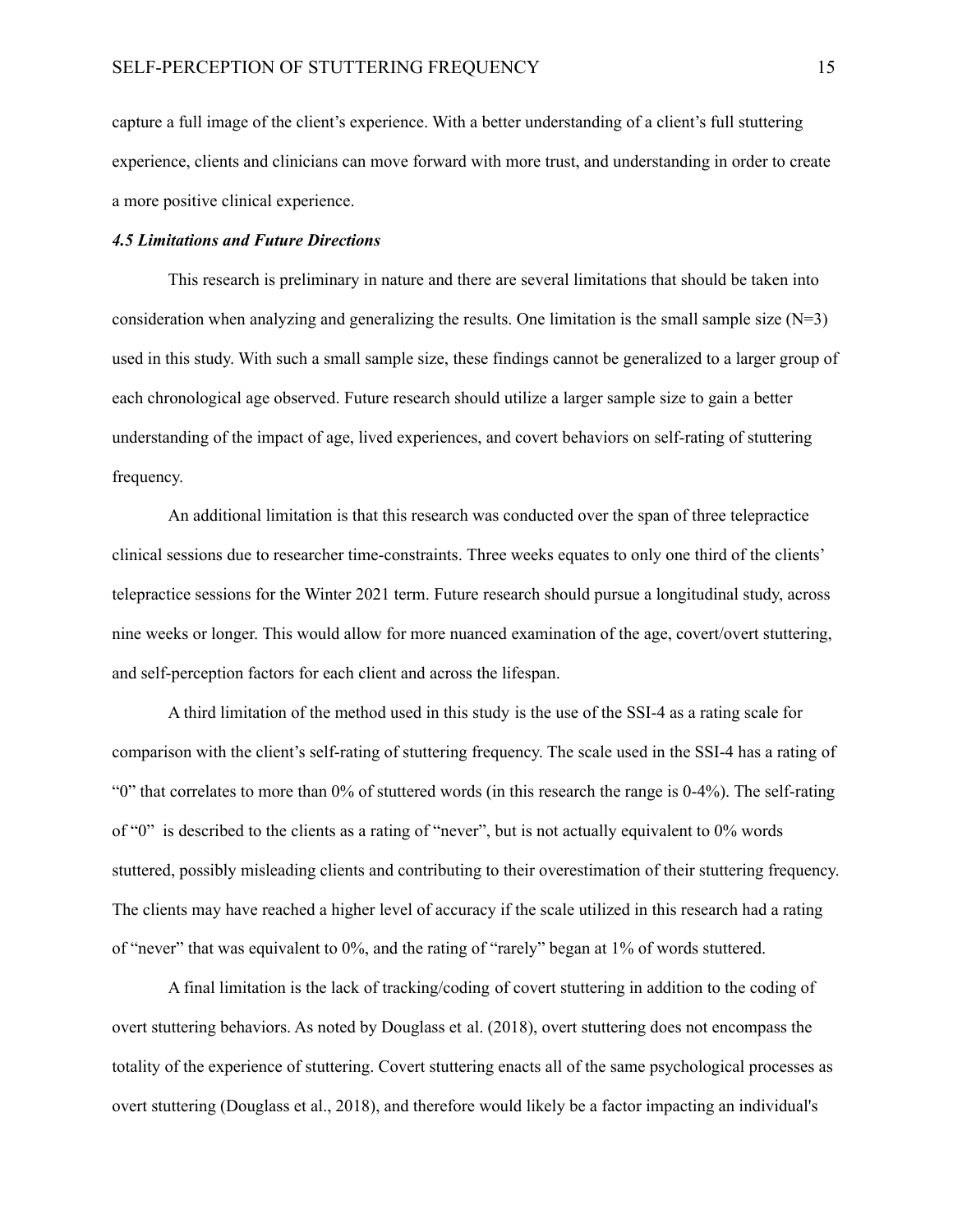self-perception of their stuttering frequency. Given the limitations discussed above, the results of this study are preliminary in nature and should be interpreted with caution.

# **5. Conclusion**

The current study sought to explore the relationship of clients'self-ratings of stuttering when compared to clinician calculated percentage of words stuttered. All three clients in the current study overestimated the frequency of their stuttering when compared to clinician coding. Additionally, there appears to be an inverse relationship between chronological age and accuracy of clients'self-perceptions of stuttering frequency was noted, with the younger client reporting more accurate self-ratings of stuttering than the teen or adult. Future research should further explore the relationships between age, covert stuttering, and self-perception of stuttering frequency.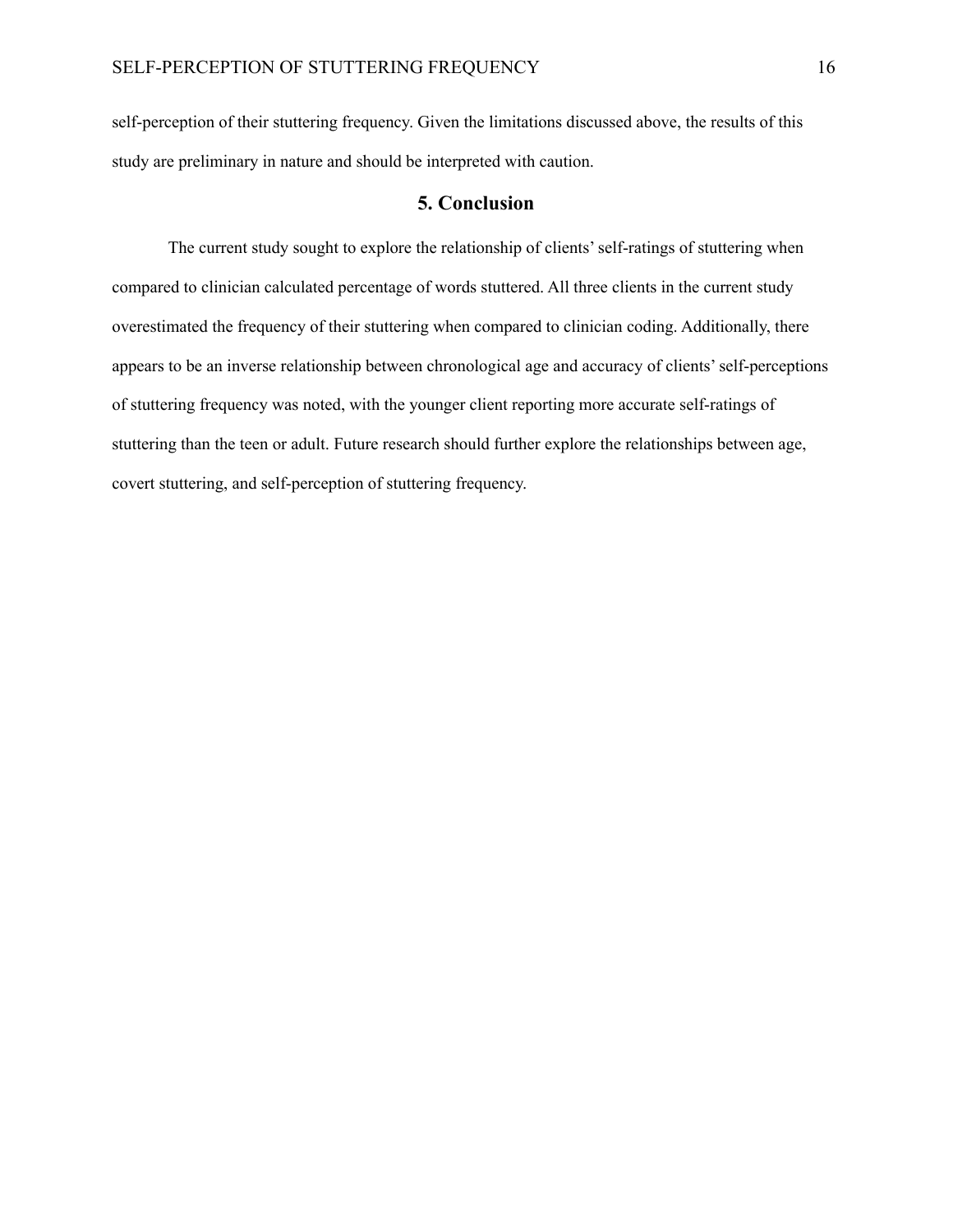# **References**

Alameer, M., Meteyard, L., & Ward, D. (2017). Stuttering generalization self-measure: Preliminary development of a self-measuring tool. *Journal of Fluency Disorders, 53*, 41-51. doi:10.1016/j.jfludis.2017.04.001

ASHA. (2021). *Stuttering*. ASHA. https://www.asha.org/

Douglass, J. E., Schwab, M., & Alvarado, J. (2018). Covert stuttering: Investigation of the paradigm shift from COVERTLY stuttering to OVERTLY STUTTERING. *American Journal of Speech-Language Pathology, 27*(3S), 1235-1243. doi:10.1044/2018\_ajslp-odc11-17-0190

Harvard Health Publishing. (2018). *Stuttering.* https://www.health.harvard.edu/a\_to\_z/stuttering-a-to-z.

- Karimi, H., O'Brian, S., Onslow, M., & Jones, M. (2014). Absolute and Relative Reliability of Percentage of Syllables Stuttered and Severity Rating Scales. *Journal of Speech, Language, and Hearing Research*, *57*(4), 1284–1295. doi: 10.1044/2014\_jslhr-s-13-0106
- Kondrashov, S. M., & Tetnowski, J. A. (2019). Perceptions of Stuttering of Different Age Groups. *Perspectives of the ASHA Special Interest Groups*, *4*(6), 1311–1315. doi:

10.1044/2019\_pers-sig4-2018-0007

O'Brian, S., Packman, A., Onslow, M., & O'Brian, N. (2004). Measurement of Stuttering in Adults:

Comparison of Stuttering-Rate and Severity-Scaling Methods. *Journal of Speech, Language, and Hearing Research*, *47*(5), 1081–1087. doi: 10.1044/1092-4388(2004/080)

O'Brian, S., Packman, A., & Onslow, M. (2004). Self-Rating of Stuttering Severity as a Clinical Tool. *American Journal of Speech-Language Pathology*, *13*(3), 219–226. doi: 10.1044/1058-0360(2004/023)

Riley, G. D. (2009). Stuttering Severity Instrument–Fourth Edition (SSI-4) [Examiner Record Form].